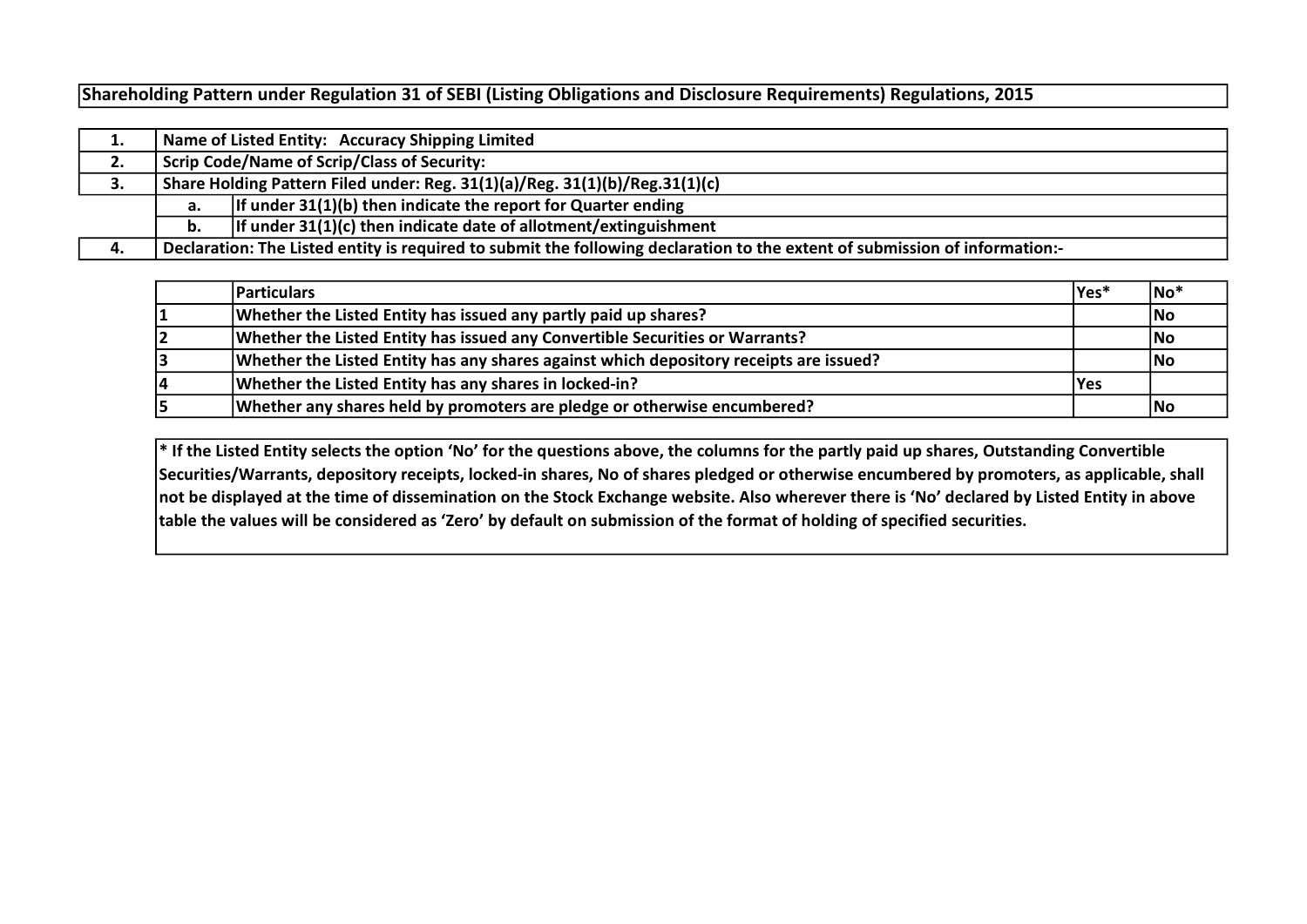|      | <b>Accuracy Shipping Limited</b>                            |                  |                    |        |                    |           |                           |                                            |                                  |         |                   |                        |                                             |                     |             |                         |             |               |
|------|-------------------------------------------------------------|------------------|--------------------|--------|--------------------|-----------|---------------------------|--------------------------------------------|----------------------------------|---------|-------------------|------------------------|---------------------------------------------|---------------------|-------------|-------------------------|-------------|---------------|
|      | Table I - Summary Statement holding of specified securities |                  |                    |        |                    |           |                           |                                            |                                  |         |                   |                        |                                             |                     |             |                         |             |               |
|      |                                                             |                  |                    |        |                    |           |                           |                                            |                                  |         |                   |                        |                                             |                     |             |                         |             |               |
|      |                                                             |                  |                    |        |                    |           |                           |                                            |                                  |         |                   |                        |                                             |                     |             |                         |             |               |
|      |                                                             |                  |                    |        |                    |           |                           |                                            |                                  |         |                   |                        |                                             |                     |             | <b>Number of Shares</b> |             |               |
|      |                                                             |                  |                    |        |                    |           |                           | Number of Voting Rights held in each class |                                  |         |                   |                        |                                             | Number of Locked in |             | pledged or otherwise    |             |               |
|      |                                                             |                  |                    |        |                    |           |                           | of securities                              |                                  |         |                   |                        | <b>Ishares</b>                              |                     | encumbered  |                         |             |               |
|      |                                                             |                  |                    |        |                    |           |                           |                                            |                                  |         |                   |                        |                                             |                     |             |                         |             |               |
|      |                                                             |                  |                    | No. of | No. of             |           |                           |                                            | Shareholding No of Voting Rights |         |                   | <b>No. of Shares</b>   | Shareholding, as a %                        |                     |             |                         |             | Number        |
|      |                                                             |                  | No. of             | Partly | shares             |           | as a % of total           |                                            |                                  |         |                   | <b>Underlying</b>      | assuming full                               |                     |             |                         |             | of equity     |
|      |                                                             |                  | fully paid paid-up |        | underlyin          |           | no. of shares             |                                            |                                  |         |                   | Outstanding            | conversion of                               |                     | l As a % of |                         | l As a % of | <b>Shares</b> |
|      |                                                             | l Nos. of        | up equity equity   |        |                    |           | Total nos. (calculated as |                                            |                                  |         |                   | Total as a convertible | convertible securities                      |                     | total       |                         | total       | held in       |
|      |                                                             | sharehold shares |                    | shares | Depositor   shares |           | per SCRR,                 |                                            |                                  |         | l% of             |                        | securities (including   (as a percentage of |                     | Shares      |                         | Shares      | demateria     |
|      | Category Category of shareholder                            |                  | held               | held   | y Receipts   held  |           | 1957)                     |                                            | Class eg: X Class eg: y Total    |         | (A+B+C)           | <b>Warrants</b> )      | diluted share capital) No. (a)              |                     | held(b)     | No. (a)                 | held(b)     | lised form    |
|      | (11)                                                        | ers<br>(III)     | (IV)               | (V)    | (VI)               | $(VII) =$ | (VIII) As a % of          |                                            |                                  | (IX)    |                   | (X)                    | $(XI) = (VII)+(X) As a %$                   |                     | (XII)       |                         | (XIII)      | (XIV)         |
|      |                                                             |                  |                    |        |                    | 9477400   |                           |                                            |                                  | 9477400 | 62.9477           |                        | 62.9477                                     |                     |             |                         | 0.0000      | 9477400       |
| (A)  | Promoter & Promoter Group                                   |                  | 9477400            |        |                    |           | 62.9477                   | 9477400                                    |                                  |         |                   |                        |                                             | 3015000             | 31.8125     |                         |             |               |
| (B)  | Public                                                      | 229              | 5578600            |        |                    | 5578600   | 37.0523                   | 5578600                                    |                                  | 5578600 | 37.0523           |                        | 37.0523                                     |                     | 0.0000      | NA                      | <b>NA</b>   | 5578600       |
| (C)  | Non Promoter - Non Public                                   |                  |                    |        |                    |           |                           |                                            |                                  |         |                   |                        |                                             |                     | 0.0000      | <b>NA</b>               | <b>NA</b>   |               |
| (C1) | <b>Shares Underlying DRs</b>                                |                  |                    |        |                    |           | 0.0000                    |                                            |                                  |         | 0.0000            |                        | 0.0000                                      |                     | 0.0000      | NA                      | NA          |               |
| (C2) | Shares Held By Employee Trust                               |                  |                    |        |                    |           | 0.0000                    |                                            |                                  |         | 0.0000            |                        | 0.0000                                      |                     | 0.0000      | NA                      | NA          |               |
|      | Total                                                       | 231              | 15056000 0         |        |                    |           | 15056000 100.0000         | 15056000 0                                 |                                  |         | 15056000 100.0000 |                        | 100.0000                                    | 3015000             | 20.0252     |                         | 0.0000      | 15056000      |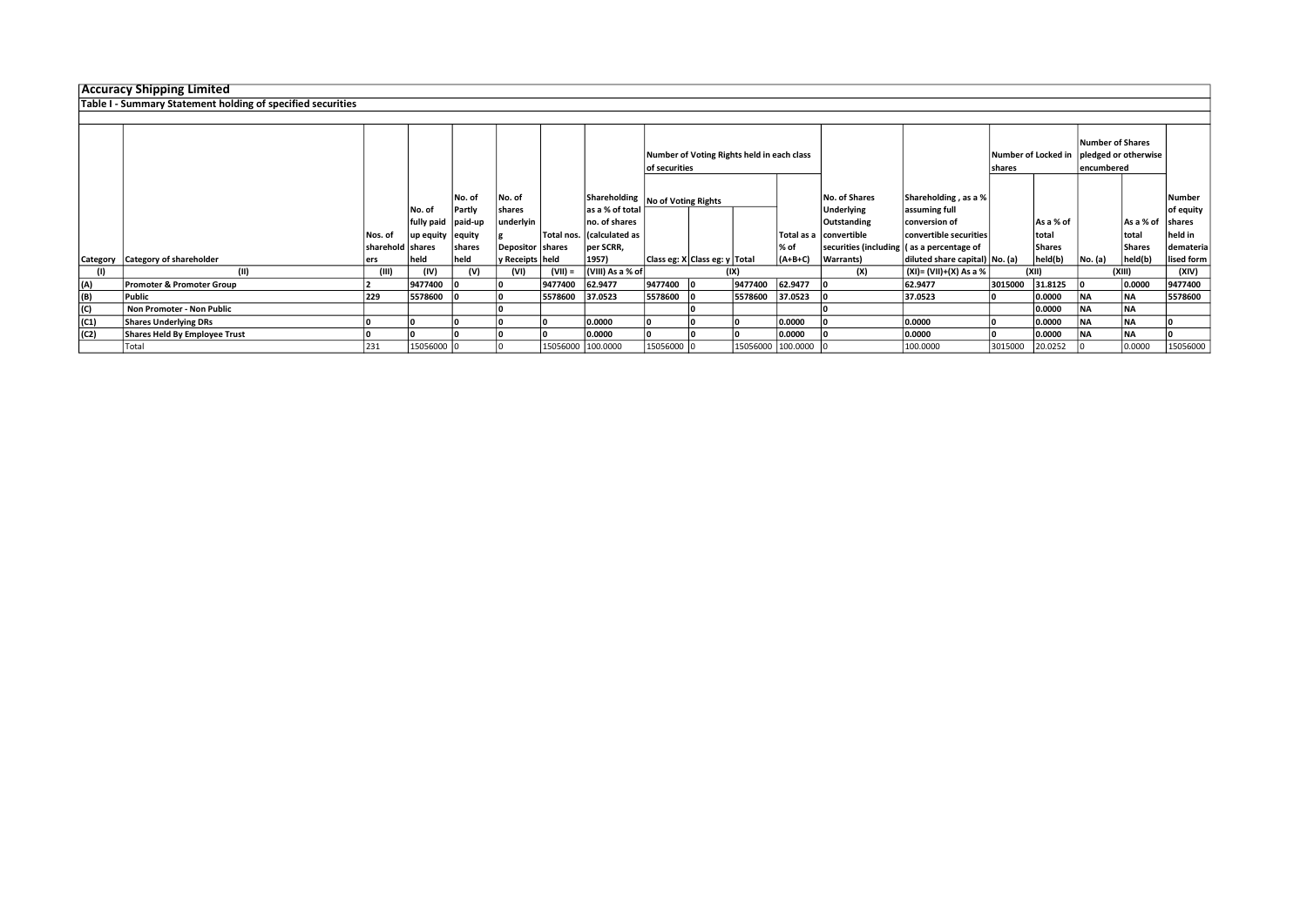|     | <b>Accuracy Shipping Limited</b>                                                     |                                                                       |                  |         |                    |            |                       |                                    |                               |                               |             |                                                               |                                |         |               |         |           |            |
|-----|--------------------------------------------------------------------------------------|-----------------------------------------------------------------------|------------------|---------|--------------------|------------|-----------------------|------------------------------------|-------------------------------|-------------------------------|-------------|---------------------------------------------------------------|--------------------------------|---------|---------------|---------|-----------|------------|
|     | Table II - Statement showing shareholding pattern of the Promoter and Promoter Group |                                                                       |                  |         |                    |            |                       |                                    |                               |                               |             |                                                               |                                |         |               |         |           |            |
|     |                                                                                      |                                                                       |                  |         |                    |            |                       |                                    |                               |                               |             |                                                               |                                |         |               |         |           |            |
|     |                                                                                      | Number of Voting Rights held in each class<br>of securities<br>No. of |                  |         |                    |            |                       | No. of Shares<br><b>Underlying</b> | Shareholding, as a %          | Number of Locked in<br>shares |             | <b>Number of Shares</b><br>pledged or otherwise<br>encumbered |                                | Number  |               |         |           |            |
|     |                                                                                      |                                                                       | No. of           | Partly  | shares             |            |                       |                                    |                               |                               |             | <b>Outstanding</b>                                            | assuming full                  |         |               |         |           | of equity  |
|     |                                                                                      |                                                                       | fully paid       | paid-up | underlyin          |            | <b>Shareholding %</b> | No of Voting Rights                |                               |                               |             | convertible                                                   | conversion of                  |         | As a % of     |         | As a % of | shares     |
|     |                                                                                      | Nos. of                                                               | up equity equity |         |                    | Total nos. | calculated as per     |                                    |                               |                               | Total as a  | securities                                                    | convertible securities         |         | total         |         | total     | held in    |
|     |                                                                                      | sharehold shares                                                      |                  | shares  | Depositor   shares |            | SCRR, 1957 As a       |                                    |                               |                               | % of        | (including                                                    | (as a percentage of            |         | <b>Shares</b> |         | Shares    | demateria  |
|     | <b>Category &amp; Name of the shareholders</b>                                       | ers                                                                   | held             | held    | y Receipts   held  |            | % of (A+B+C2)         |                                    | Class eg: X Class eg: y Total |                               | $(A+B+C)$   | <b>Warrants</b> )                                             | diluted share capital) No. (a) |         | held(b)       | No. (a) | held(b)   | lised form |
|     | (1)                                                                                  | (III)                                                                 | (IV)             | (V)     | (VI)               | $(VII) =$  | (VIII) As a % of      |                                    |                               | (IX)                          |             | (X)                                                           | $(XI) = (VII)+(X) As a %$      |         | (XII)         |         | (XIII)    | (XIV)      |
|     | Indian                                                                               |                                                                       |                  |         |                    |            |                       |                                    |                               |                               |             |                                                               |                                |         |               |         |           |            |
| (a) | Individuals / Hindu Undivided Family                                                 |                                                                       | 9477400          |         |                    | 9477400    | 62.9477               | 9477400                            |                               | 9477400                       | 62.9477     |                                                               | 62.9477                        | 3015000 | 31.8125       |         | 0.0000    | 9477400    |
|     | Vinay Dinanath Tripathi                                                              |                                                                       | 5685400          |         |                    | 5685400    | 37.7617               | 5685400                            |                               | 5685400                       | 37.7617     |                                                               | 37.7617                        | 3015000 | 53.0306       |         | 0.0000    | 5685400    |
|     | Rama Vinay Tripathi                                                                  |                                                                       | 3792000          |         |                    | 3792000    | 25.1860               | 3792000                            |                               | 3792000                       | 25.1860     |                                                               | 25.1860                        |         | 0.0000        |         | 0.0000    | 3792000    |
| (b) | Central Government / State Government(s)                                             |                                                                       |                  |         |                    |            | 0.0000                |                                    |                               |                               | 0.0000      |                                                               | 0.0000                         |         | 0.0000        |         | 0.0000    | ۱n         |
| (c) | <b>Financial Institutions / Banks</b>                                                |                                                                       | ١n               |         |                    | 'n         | 0.0000                | n                                  |                               | n.                            | 0.0000      |                                                               | 0.0000                         |         | 0.0000        |         | 0.0000    | ١o         |
| (d) | Any Other (Specify)                                                                  |                                                                       |                  |         |                    | n          | 0.0000                |                                    |                               | n                             | 0.0000      |                                                               | 0.0000                         |         | 0.0000        |         | 0.0000    | ١n         |
|     | Sub Total (A)(1)                                                                     |                                                                       | 9477400          |         |                    | 9477400    | 62.9477               | 9477400                            |                               | 9477400                       | 62.9477     |                                                               | 62.9477                        | 3015000 | 31.8125       |         | 0.0000    | 9477400    |
|     | Foreign                                                                              |                                                                       |                  |         |                    |            |                       |                                    |                               |                               |             |                                                               |                                |         |               |         |           |            |
| (a) | Individuals (Non-Resident Individuals / Foreign Individuals)                         |                                                                       |                  |         |                    |            | 0.0000                |                                    |                               |                               | 0.0000      |                                                               | 0.0000                         |         | 0.0000        |         | 0.0000    |            |
| (b) | Government                                                                           |                                                                       |                  |         |                    | 'n         | 0.0000                |                                    | Ι∩                            | n                             | 0.0000      |                                                               | 0.0000                         |         | 0.0000        |         | 0.0000    |            |
| (c) | <b>Institutions</b>                                                                  |                                                                       |                  |         |                    | n          | 0.0000                | n                                  |                               |                               | 0.0000      |                                                               | 0.0000                         |         | 0.0000        |         | 0.0000    |            |
| (d) | Foreign Portfolio Investor                                                           |                                                                       |                  |         |                    | n          | 0.0000                |                                    |                               | n                             | 0.0000      |                                                               | 0.0000                         |         | 0.0000        |         | 0.0000    |            |
| (e) | Any Other (Specify)                                                                  |                                                                       |                  |         |                    | n          | 0.0000                |                                    |                               | n                             | 0.0000      |                                                               | 0.0000                         |         | 0.0000        |         | 0.0000    |            |
|     | Sub Total (A)(2)                                                                     |                                                                       | ١n               |         |                    | n          | 0.0000                | n                                  |                               | n                             | 0.0000      |                                                               | 0.0000                         |         | 0.0000        |         | 0.0000    |            |
|     | Total Shareholding Of Promoter And Promoter Group (A)=                               |                                                                       |                  |         |                    |            |                       |                                    |                               |                               |             |                                                               |                                |         |               |         |           |            |
|     | $(A)(1)+(A)(2)$                                                                      |                                                                       | 9477400          |         |                    | 9477400    | 62.9477               | 9477400                            |                               | 9477400                       | $62.9477$ 0 |                                                               | 62.9477                        | 3015000 | 31.8125       |         | 0.0000    | 9477400    |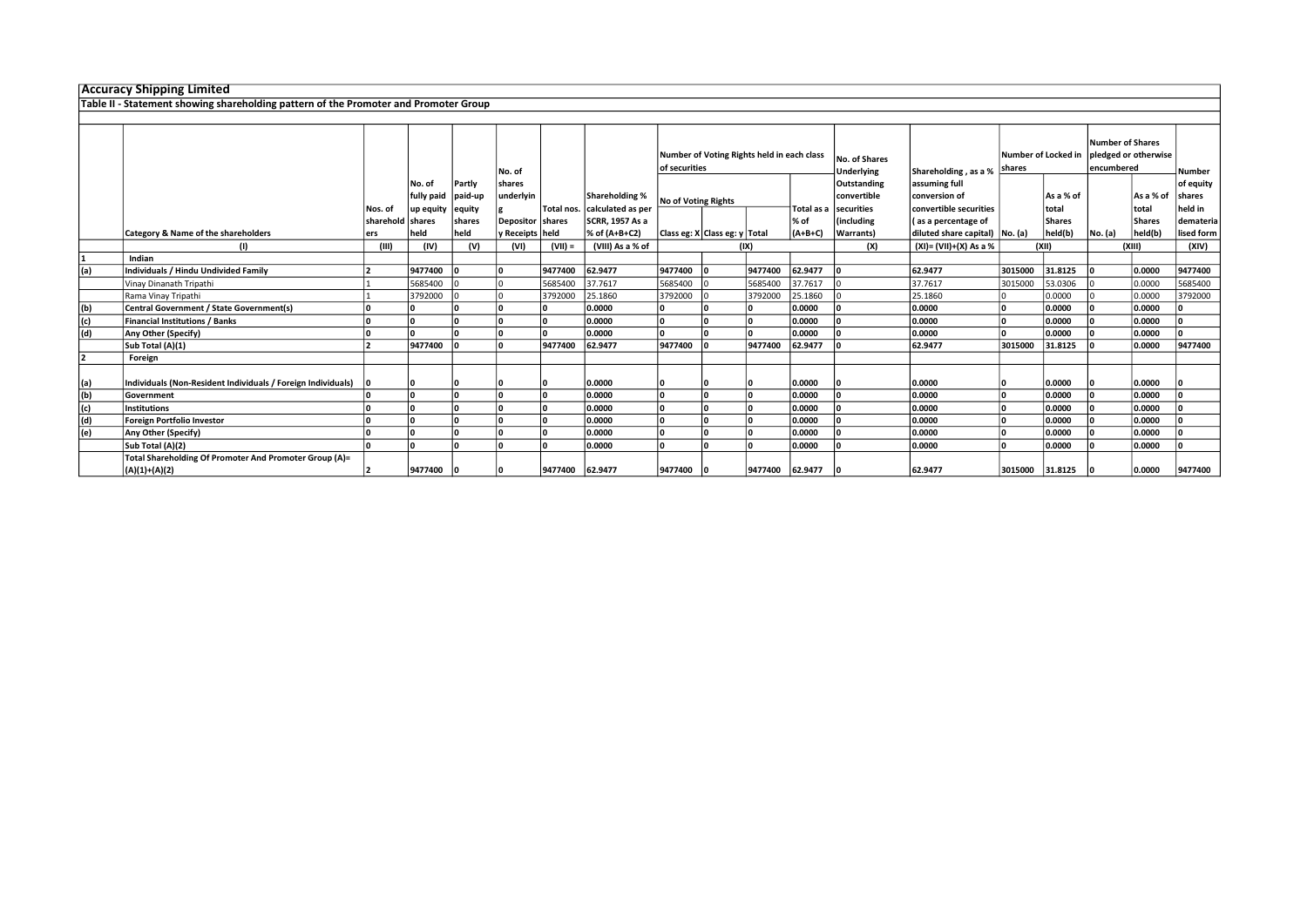|     | Accuracy Shipping Limited                                                    |            |           |            |         |                   |                  |                       |                            |           |                                            |            |                                           |                                  |        |                     |                                                               |               |              |
|-----|------------------------------------------------------------------------------|------------|-----------|------------|---------|-------------------|------------------|-----------------------|----------------------------|-----------|--------------------------------------------|------------|-------------------------------------------|----------------------------------|--------|---------------------|---------------------------------------------------------------|---------------|--------------|
|     | Table III - Statement showing shareholding pattern of the Public shareholder |            |           |            |         |                   |                  |                       |                            |           |                                            |            |                                           |                                  |        |                     |                                                               |               |              |
|     |                                                                              |            |           |            |         |                   |                  |                       |                            |           |                                            |            |                                           |                                  |        |                     |                                                               |               |              |
|     |                                                                              |            |           |            |         |                   |                  |                       |                            |           |                                            |            |                                           |                                  |        |                     |                                                               |               |              |
|     |                                                                              |            |           |            |         | No. of            |                  |                       | of securities              |           | Number of Voting Rights held in each class |            | <b>No. of Shares</b><br><b>Underlying</b> | Shareholding, as a %             | shares | Number of Locked in | <b>Number of Shares</b><br>pledged or otherwise<br>encumbered |               | Number of    |
|     |                                                                              |            |           | No. of     | Partly  | shares            |                  | <b>Shareholding %</b> |                            |           |                                            |            | Outstanding                               | assuming full                    |        |                     |                                                               |               | equity       |
|     |                                                                              |            |           | fully paid | paid-up | underlyin         |                  | calculated as         | <b>No of Voting Rights</b> |           |                                            |            | convertible                               | conversion of                    |        | As a % of           |                                                               | As a % of     | shares held  |
|     |                                                                              |            | Nos. of   | up equity  | equity  |                   | <b>Total nos</b> | per SCRR, 1957        |                            |           |                                            | lotal as a | securities                                | convertible securities           |        | total               |                                                               | total         |              |
|     |                                                                              |            | sharehold | shares     | shares  | Depositor         | shares           | As a % of             | Class eg:                  | Class eg: |                                            | % of       | (including                                | (as a percentage of              |        | <b>Shares</b>       |                                                               | <b>Shares</b> | dematerialis |
|     | Category & Name of the shareholders                                          | PAN        | ers       | held       | eld     | / Receipts   held |                  | $(A+B+C2)$            |                            |           | <b>Total</b>                               | (A+B+C)    | <b>Warrants</b> )                         | diluted share capital)   No. (a) |        | held(b)             | No. (a)                                                       | held(b)       | ed form      |
|     | (1)                                                                          | (II)       | (III)     | (IV)       | (V)     | (VI)              | $(VII) =$        | (VIII) As a % of      |                            |           | (IX)                                       |            | (X)                                       | (XI)= (VII)+(X) As a %           |        | (XII)               |                                                               | (XIII)        | (XIV)        |
|     | Institutions                                                                 |            |           |            |         |                   |                  |                       |                            |           |                                            |            |                                           |                                  |        |                     |                                                               |               |              |
| (a) | <b>Mutual Fund</b>                                                           |            |           | 0          |         | 0                 |                  | 0.0000                | ١o                         | O         | ١n                                         | 0.0000     |                                           | 0.0000                           |        | 0.0000              | <b>NA</b>                                                     | <b>NA</b>     | ١o           |
| (b) | <b>Venture Capital Funds</b>                                                 |            | ١n        | O.         |         | ١o                | ١o               | 0.0000                | ١o                         | ۱n.       | ١o                                         | 0.0000     |                                           | 0.0000                           | ١n     | 0.0000              | <b>NA</b>                                                     | <b>NA</b>     | l٥           |
| (c) | <b>Alternate Investment Funds</b>                                            |            |           | 342400     |         | 0                 | 342400           | 2.2742                | 342400                     | ۱o        | 342400                                     | 2.2742     |                                           | 2.2742                           |        | 0.0000              | NA                                                            | <b>NA</b>     | 342400       |
|     | Micro Strategies Fund                                                        | AAFTM6486R |           | 342400     |         | $\Omega$          | 342400           | 2.2742                | 342400                     |           | 342400                                     | 2.2742     |                                           | 2.2742                           |        | 0.0000              | <b>NA</b>                                                     | <b>NA</b>     | 342400       |
| (d) | <b>Foreign Venture Capital Investors</b>                                     |            | ١n        | n          |         | ١o                | ١n               | 0.0000                | n                          | O         | ١o                                         | 0.0000     |                                           | 0.0000                           | ١n     | 0.0000              | <b>NA</b>                                                     | <b>NA</b>     | ١o           |
| (e) | Foreign Portfolio Investor                                                   |            | 12        | 1414400    |         | ١o                | 1414400          | 9.3943                | 1414400                    | ۱o        | 1414400                                    | 9.3943     |                                           | 9.3943                           |        | 0.0000              | NA                                                            | <b>NA</b>     | 1414400      |
|     | Massachusetts Institute Of Technology                                        | AADCM8931A |           | 1393600    |         | I٥                | 1393600          | 9.2561                | 1393600                    |           | 1393600                                    | 9.2561     |                                           | 9.2561                           |        | 0.0000              | NA                                                            | <b>NA</b>     | 1393600      |
| (f) | <b>Financial Institutions / Banks</b>                                        |            | 10        | 0          |         | 0                 |                  | 0.0000                | 10                         | 0         | ۱O                                         | 0.0000     |                                           | 0.0000                           |        | 0.0000              | <b>NA</b>                                                     | <b>NA</b>     | 10           |
| (g) | <b>Insurance Companies</b>                                                   |            |           | 0          |         | ١o                |                  | 0.0000                | ١o                         | l n       | ١n                                         | 0.0000     |                                           | 0.0000                           |        | 0.0000              | <b>NA</b>                                                     | <b>NA</b>     | l٥           |
| (h) | Provident Funds/ Pension Funds                                               |            | ١n        | 0          |         | 0                 | ١o               | 0.0000                | ۱o                         | ۱o        | ١o                                         | 0.0000     |                                           | 0.0000                           | ١o     | 0.0000              | NA                                                            | <b>NA</b>     | ١o           |
| (i) | Any Other (Specify)                                                          |            |           | 0          |         | $\mathbf{0}$      |                  | 0.0000                |                            | l n       |                                            | 0.0000     |                                           | 0.0000                           |        | 0.0000              | <b>NA</b>                                                     | <b>NA</b>     |              |
|     | Sub Total (B)(1)                                                             |            | l٦        | 1756800    |         | <sup>0</sup>      | 1756800          | 11.6684               | 1756800                    | n         | 1756800                                    | 11.6684    |                                           | 11.6684                          |        | 0.0000              | <b>NA</b>                                                     | <b>NA</b>     | 1756800      |
|     | Central Government/ State Government(s)/                                     |            |           |            |         |                   |                  |                       |                            |           |                                            |            |                                           |                                  |        |                     |                                                               |               |              |
|     | <b>President of India</b>                                                    |            |           |            |         |                   |                  |                       |                            |           |                                            |            |                                           |                                  |        |                     |                                                               |               |              |
|     | Sub Total (B)(2)                                                             |            | l∩        | 0          |         | <sup>0</sup>      | ١n               | 0.0000                | ١o                         | ۱o        | ١o                                         | 0.0000     |                                           | 0.0000                           | ١n     | 0.0000              | <b>NA</b>                                                     | <b>NA</b>     | l٥           |
| 13. | <b>Non-Institutions</b>                                                      |            |           |            |         |                   |                  |                       |                            |           |                                            |            |                                           |                                  |        |                     |                                                               |               |              |
| (a) | Individuals                                                                  |            |           | 0          |         |                   |                  |                       |                            |           |                                            |            |                                           |                                  |        |                     | NA                                                            | <b>NA</b>     |              |
|     | Individual shareholders holding nominal share                                |            |           |            |         |                   |                  |                       |                            |           |                                            |            |                                           |                                  |        |                     |                                                               |               |              |
|     | capital up to Rs. 2 lakhs.                                                   |            | 174       | 720400     |         | 0                 | 720400           | 4.7848                | 720400                     |           | 720400                                     | 4.7848     |                                           | 4.7848                           |        | 0.0000              | NA                                                            | <b>NA</b>     | 720400       |
|     | ii. Individual shareholders holding nominal                                  |            |           |            |         |                   |                  |                       |                            |           |                                            |            |                                           |                                  |        |                     |                                                               |               |              |
|     | share capital in excess of Rs. 2 lakhs.                                      |            | 14        | 1586000    |         | n                 | 1586000          | 10.5340               | 1586000                    |           | 1586000                                    | 10.5340    |                                           | 10.5340                          |        | 0.0000              | NA                                                            | <b>NA</b>     | 1586000      |
|     | Kenneth Andrade                                                              | AAAPA8838Q |           | 179200     |         | $\Omega$          | 179200           | 1.1902                | 179200                     | l O       | 179200                                     | 1.1902     |                                           | 1.1902                           |        | 0.0000              | <b>NA</b>                                                     | <b>NA</b>     | 179200       |
|     | Manojsingh Jadoun                                                            | AFIPJ7414E |           | 400000     |         | $\Omega$          | 400000           | 2.6567                | 400000                     |           | 400000                                     | 2.6567     |                                           | 2.6567                           |        | 0.0000              | <b>NA</b>                                                     | <b>NA</b>     | 400000       |
|     | Sanjay Jhanwar                                                               | AHQPJ1970R |           | 198400     |         | $\Omega$          | 198400           | 1.3177                | 198400                     | l O       | 198400                                     | 1.3177     |                                           | 1.3177                           |        | 0.0000              | NA                                                            | <b>NA</b>     | 198400       |
| (b) | <b>NBFCs registered with RBI</b>                                             |            | l∩        | 0          |         | 0                 |                  | 0.0000                | ۱o                         | l n       | 'n                                         | 0.0000     |                                           | 0.0000                           |        | 0.0000              | <b>NA</b>                                                     | <b>NA</b>     | ۱n           |
|     | <b>Trust Employee</b>                                                        |            | ١n        | 0          |         | ١o                | ١o               | 0.0000                | ۱o                         | l n       | ١o                                         | 0.0000     |                                           | 0.0000                           | ١n     | 0.0000              | <b>NA</b>                                                     | <b>NA</b>     | ١o           |
|     | <b>Overseas Depositories (holding DRs) (balancing</b>                        |            |           |            |         |                   |                  |                       |                            |           |                                            |            |                                           |                                  |        |                     |                                                               |               |              |
| (d) | figure)                                                                      |            |           |            |         | 0                 |                  | 0.0000                |                            |           |                                            | 0.0000     |                                           | 0.0000                           |        | 0.0000              | <b>NA</b>                                                     | <b>NA</b>     |              |
| (e) | Any Other (Specify)                                                          |            | 38        | 1515400    |         | ۱o                | 1515400          | 10.0651               | 1515400                    | ۱o        | 1515400                                    | 10.0651    |                                           | 10.0651                          | ١o     | 0.0000              | <b>NA</b>                                                     | <b>NA</b>     | 1515400      |
|     | <b>Trusts</b>                                                                |            |           | 179200     |         | 0                 | 179200           | 1.1902                | 179200                     | l n       | 179200                                     | 1.1902     |                                           | 1.1902                           |        | 0.0000              | NA                                                            | <b>NA</b>     | 179200       |
|     | Pantomath Sabrimala Aif Pantomath Sabrimala Sn AADTP4086E                    |            |           | 179200     |         | $\Omega$          | 179200           | 1.1902                | 179200                     | l O       | 179200                                     | 1.1902     |                                           | 1.1902                           |        | 0.0000              | <b>NA</b>                                                     | <b>NA</b>     | 179200       |
|     | <b>Hindu Undivided Family</b>                                                |            | 17        | 59200      |         | ١o                | 59200            | 0.3932                | 59200                      | O         | 59200                                      | 0.3932     |                                           | 0.3932                           | ١n     | 0.0000              | NA                                                            | <b>NA</b>     | 59200        |
|     | Non Resident Indians (Non Repat)                                             |            | 6         | 23400      |         | ۱o                | 23400            | 0.1554                | 23400                      | ۱o        | 23400                                      | 0.1554     |                                           | 0.1554                           |        | 0.0000              | <b>NA</b>                                                     | <b>NA</b>     | 23400        |
|     | <b>Non Resident Indians (Repat)</b>                                          |            |           | 73600      |         | ۱n                | 73600            | 0.4888                | 73600                      | n.        | 73600                                      | 0.4888     |                                           | 0.4888                           | l∩     | 0.0000              | <b>NA</b>                                                     | <b>NA</b>     | 73600        |
|     | <b>Clearing Member</b>                                                       |            |           | 1600       |         | ۱o                | 1600             | 0.0106                | 1600                       | ۱o        | 1600                                       | 0.0106     |                                           | 0.0106                           | ١o     | 0.0000              | NA                                                            | <b>NA</b>     | 1600         |
|     | <b>Bodies Corporate</b>                                                      |            | 11        | 1178400    |         | ١o                | 1178400          | 7.8268                | 1178400                    | l n       | 1178400                                    | 7.8268     |                                           | 7.8268                           |        | 0.0000              | <b>NA</b>                                                     | <b>NA</b>     | 1178400      |
|     | Pantomath Stock Brokers Private Limited                                      | AAHCP6713F |           | 556000     |         | I٥                | 556000           | 3.6929                | 556000                     | ln.       | 556000                                     | 3.6929     |                                           | 3.6929                           | I∩     | 0.0000              | NA                                                            | <b>NA</b>     | 556000       |
|     | <b>Rikhav Securities Limited</b>                                             | AADCR3067Q |           | 313600     |         | 0                 | 313600           | 2.0829                | 313600                     | l O       | 313600                                     | .0829      |                                           | 2.0829                           |        | 0.0000              | <b>NA</b>                                                     | <b>NA</b>     | 313600       |
|     | Pantomath Finance Private Limited                                            | AAJCP1454B |           | 156800     |         | $\Omega$          | 156800           | 1.0414                | 156800                     |           | 156800                                     | 1.0414     |                                           | 1.0414                           |        | 0.0000              | <b>NA</b>                                                     | <b>NA</b>     | 156800       |
|     | Sub Total (B)(3)                                                             |            | 226       | 3821800    |         | ١o                | 3821800          | 25.3839               | 3821800                    |           | 3821800                                    | 25.3839    |                                           | 25.3839                          | ١n     | 0.0000              | <b>NA</b>                                                     | <b>NA</b>     | 3821800      |
|     | <b>Total Public Shareholding (B)=</b><br>$(B)(1)+(B)(2)+(B)(3)$              |            | 229       | 5578600    |         | 0                 | 5578600          | 37.0523               | 5578600                    | ١o        | 5578600                                    | 37.0523    |                                           | 37.0523                          |        | 0.0000              | <b>NA</b>                                                     | <b>NA</b>     | 5578600      |
|     |                                                                              |            |           |            |         |                   |                  |                       |                            |           |                                            |            |                                           |                                  |        |                     |                                                               |               |              |